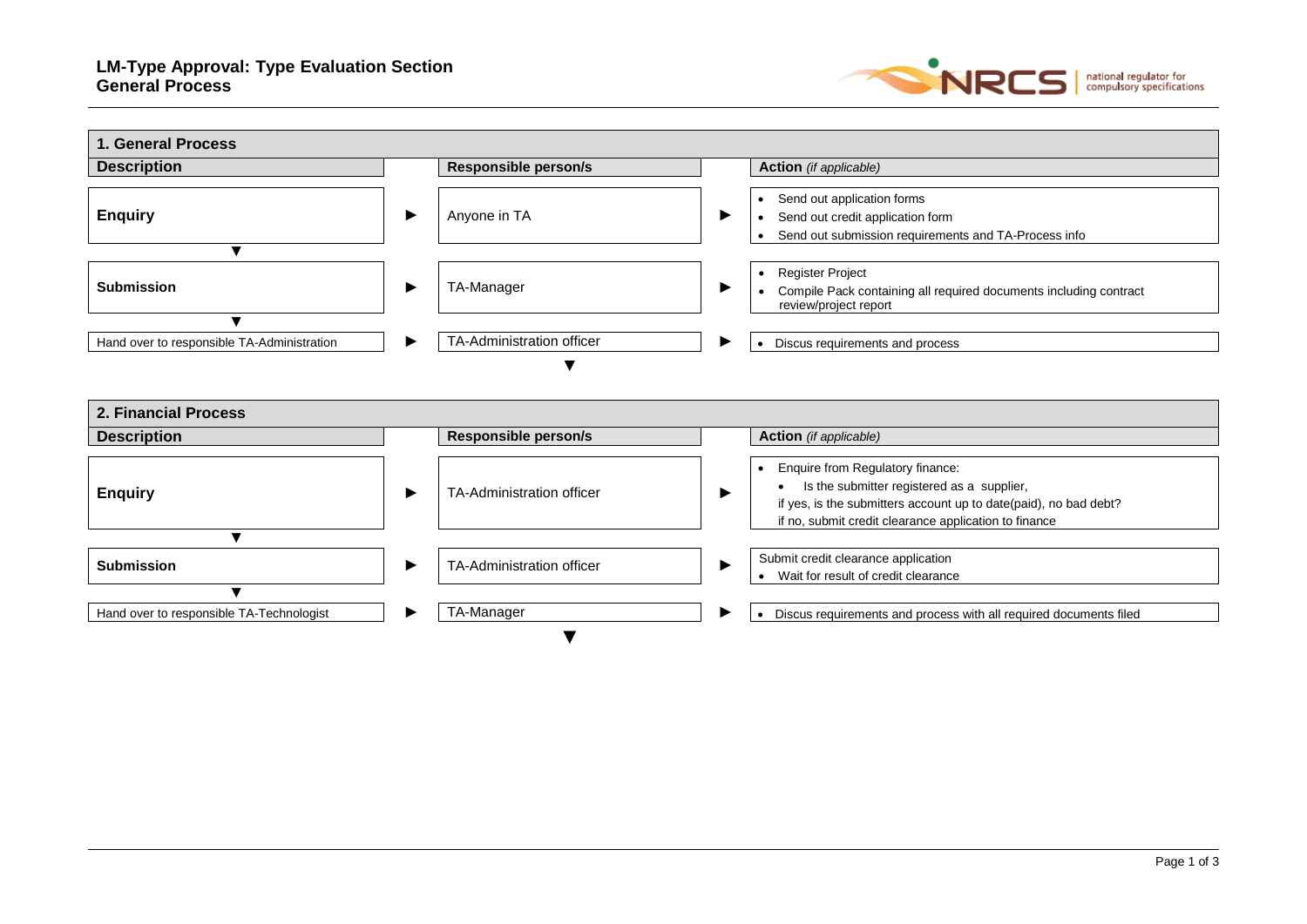

| <b>Description</b>                     |   | <b>Responsible person/s</b> |   | <b>Action</b> (if applicable)                                                                                        |
|----------------------------------------|---|-----------------------------|---|----------------------------------------------------------------------------------------------------------------------|
| <b>Document Checklist</b>              | ▶ | TA-Technologist             | ▸ | • Update TA-Analysis - Plan & Review<br>Validate if documents/equipment submitted are adequate<br>$\bullet$          |
| v<br>Quotation                         | ▶ | TA-Technologist             | ▸ | • Issue quotation to submitter                                                                                       |
| $\blacktriangledown$                   |   |                             |   |                                                                                                                      |
| <b>Receive Order</b><br>$\blacksquare$ | ▶ | TA-Technologist             |   | Update contract review/project report                                                                                |
| TA-Analysis-Plan & Review-<br>▼        | ▶ | TA-Technologist             | ▶ | Complete/Update TA-Analysis - Plan & Review<br>$\bullet$                                                             |
| <b>Evaluation:</b>                     | ▶ | TA-Technologist             | ▶ | • Do evaluation of instrument according to submission and TA-Analysis - Plan &<br>Review                             |
|                                        |   | TA-Technologist             | ▸ | <b>Preliminary Assessment</b><br>Checklist                                                                           |
|                                        |   | TA-Technologist             | ▶ | <b>Durability Tests: Three months period</b><br><b>Initial Efficiency Testing</b><br><b>Final Efficiency Testing</b> |
|                                        |   | TA-Technologist             | ▶ | <b>Laboratory Testing</b><br>Influence Factor tests<br>Disturbance tests                                             |